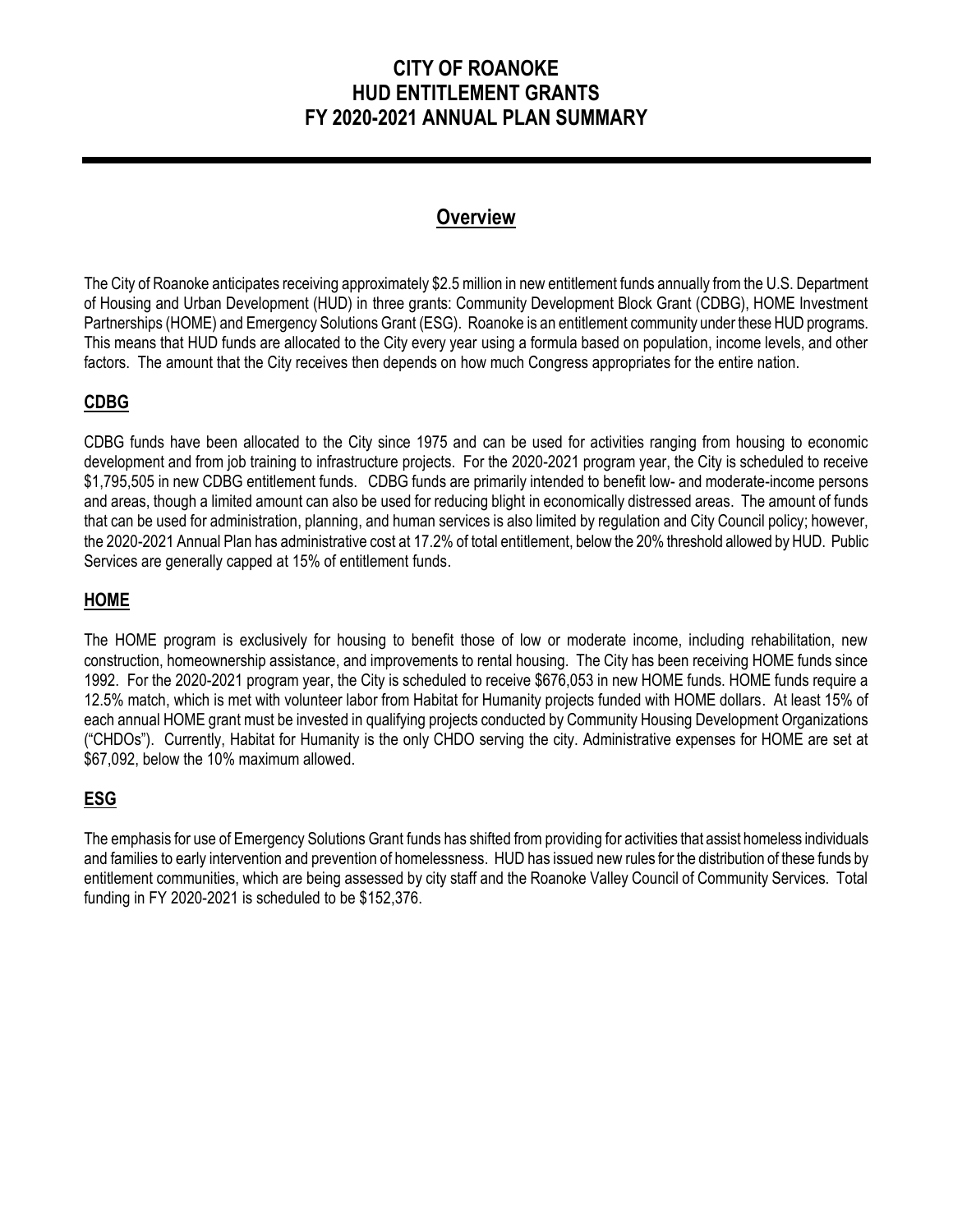#### **Available Funding** (Based on estimates)

| Category    | Description                                                                                     | Available Funding                         |
|-------------|-------------------------------------------------------------------------------------------------|-------------------------------------------|
| <b>CDBG</b> | 2020-2021 Entitlement Grant<br>Carry-Over and Program Income<br>Subtotal - CDBG Funds Available | \$1,795,505<br>\$320,000<br>\$2, 115, 505 |
| <b>HOME</b> | 2020-2021 Entitlement Grant<br>Carry-Over and Program Income<br>Subtotal – HOME Funds Available | \$676,053<br>\$70,000<br>\$746,053        |
| ESG:        | 2020-2021 ESG Entitlement Grant<br>Subtotal – ESG Funds Available                               | \$152,376<br>\$152,376                    |
|             | Total 2020-2021 CDBG, HOME and ESG Funds Available                                              | \$3,013,934                               |

#### **Allocation of Resources:**

The City's 2020-2021 Annual Plan outlines the use of nearly \$3.0 million in CDBG, HOME and ESG, including carry-over. These funds will support an array of housing, homeless prevention, public services, neighborhood and economic development activities, and planning and administrative costs associated with these activities.

- Economic Development \$0 in CDBG funding is proposed for projects in the economic development category for FY 20-21.
- Homeless Services -- \$152,376 for homeless prevention and rapid re-housing through ESG funds for programs benefiting the homeless or those at-risk of becoming homeless.
- Housing Development -- \$1,335,961 in CDBG and HOME funds for new construction and housing rehabilitation for homeownership and the rehabilitation of owner-occupied homes.
- Public Services -- \$107,625 in CDBG and funds for services such as social services, academic enrichment, other youth and family programs to benefit low to moderate income families, physical/mental health services, substance abuse, and food services.
- Neighborhood Development \$1,041,778 which includes \$31,225 for grants to five (5) neighborhood organizations for small community improvement projects not otherwise categorized, \$800,000 for infrastructure costs in the Melrose-Orange Target Area; \$50,000 for infrastructure in Belmont/Fallon Target Area, \$160,553 to fund a portion of City code inspectors to serve conservation and rehabilitation low-mod neighborhoods.
- Planning and Administration -- \$376,194 for staffing and operating costs incurred by the City to administer the CDBG, HOME and ESG funds.

#### **Distribution of Housing Funds:**

For 2020-2021, the City estimates its CDBG and HOME housing funds will be allocated as follows:

- \$552,000 for activities encouraging and facilitating the repair, maintenance, improvement or re-use of existing owner-occupied or rental housing.
- \$783,961, for activities encouraging and facilitating new homeownership.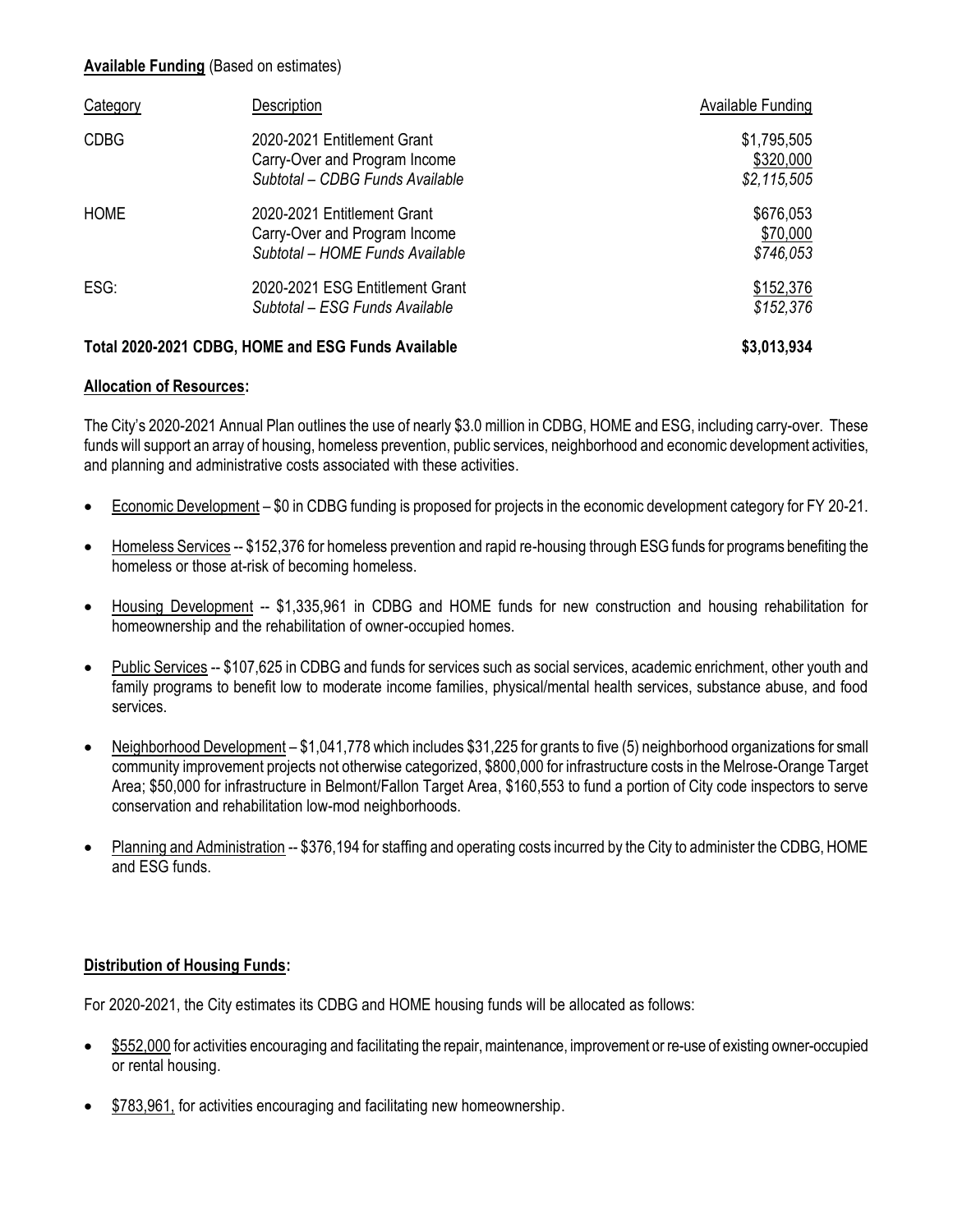## **Project Locations:**

The city will be transitioning this year between the Melrose-Orange Target Area (MOTA) and the recently approved Belmont/Fallon Target Area (BFTA). We will be wrapping up some housing initiatives in MOTA while beginning some in BFTA. The city is setting aside \$800,000 in CDBG funds for the Melrose Avenue Street Improvement project, currently under design. Due to the economic impact of COVID-19, matching General Funds expected for this project will not be available for FY 20-21. Hence, we will reserve these funds, along with supplemental match from CDBG or General Funds in FY 21-22 to begin construction. Other activities will be intended for use citywide. Total funds earmarked for MOTA are \$1,710,961, and BFTA are \$260,000, which meets the City's policy on Use of HUD Funds by channeling 65.4% of total funds into the targeted area.

## **Lead Agencies**:

The HUD Community Resources Division of the City's Department of Planning, Building and Development is the lead organization for developing and administering the Consolidated Plan and the Annual Updates. Numerous City offices and departments and other public, nonprofit and community organizations conduct projects funded in whole or in part with CDBG, HOME and ESG funds. The specific projects, agencies, and funding recommended for the 2020-2021 period are given in the following section.

#### **2020-2021 Projects Submitted, Agencies and Recommended Funding:**

## **ECONOMIC DEVELOPMENT**

No applications qualifying as Economic Development were submitted (Recommended: \$0 CDBG)

# **HOMELESS SERVICES**

- Case Management (Family Promise of Greater Roanoke) Funds will provide for staff to provide extensive case management of individuals utilizing the homeless shelter operated by Family Promise. The position will perform initial intake, work with each family to develop life-management plans, make referrals to mental health services and physical health services, arrange child care for families, arrange transportation and oversee the day center. (Recommended: \$29,500 ESG)
- Emergency Sheltering & Homelessness Prevention (ARCH) Funds will provide for emergency shelter assistance for operating expenses (i.e. utilities and insurance) to support direct services. ARCH will also utilize homeless prevention assistance to fund its full-time housing stability coordinator who manages services for Trust House residents who transition to permanent housing. (Recommended: \$40,200 ESG)
- Homeless Prevention and Rapid Rehousing (Council of Community Services) Funds will provide for rapid rehousing and onetime rental assistance, coordinate homelessness prevention services to households most at-risk of homelessness to increase housing stability, and track data using Homeless Management Information System. (Recommended \$77,676 ESG).
- Street Outreach (City of Roanoke, Homeless Assistance Team) Funds to purchase bus passes and prescription assistance for homeless persons and families in places not meant for human habitation and emergency shelters. (Recommended: \$5,000 ESG)

#### **HOUSING DEVELOPMENT**

- Belmont Preservation Project (Restoration Housing) Restoration Housing (RH) will utilize CDBG funding, historic tax credits and leveraged funding to acquire and restore 820 Dale Avenue SE, a blighted and abandoned single-family dwelling in the Belmont-Fallon Target Area (BFTA) for conversion to single family rental for eligible LMI family (Recommended \$150,000 CDBG)
- BFTA Residential Façade Improvements (Renovation Alliance) The Belmont-Fallon Target Area Facade Grant Program will provide opportunities for property owners in the Belmont-Fallon Target Area to access matching funding for facade improvements. This program is intended to help address slum/blight remediation in the Belmont-Fallon Target Area. (Recommended \$40,000 CDBG)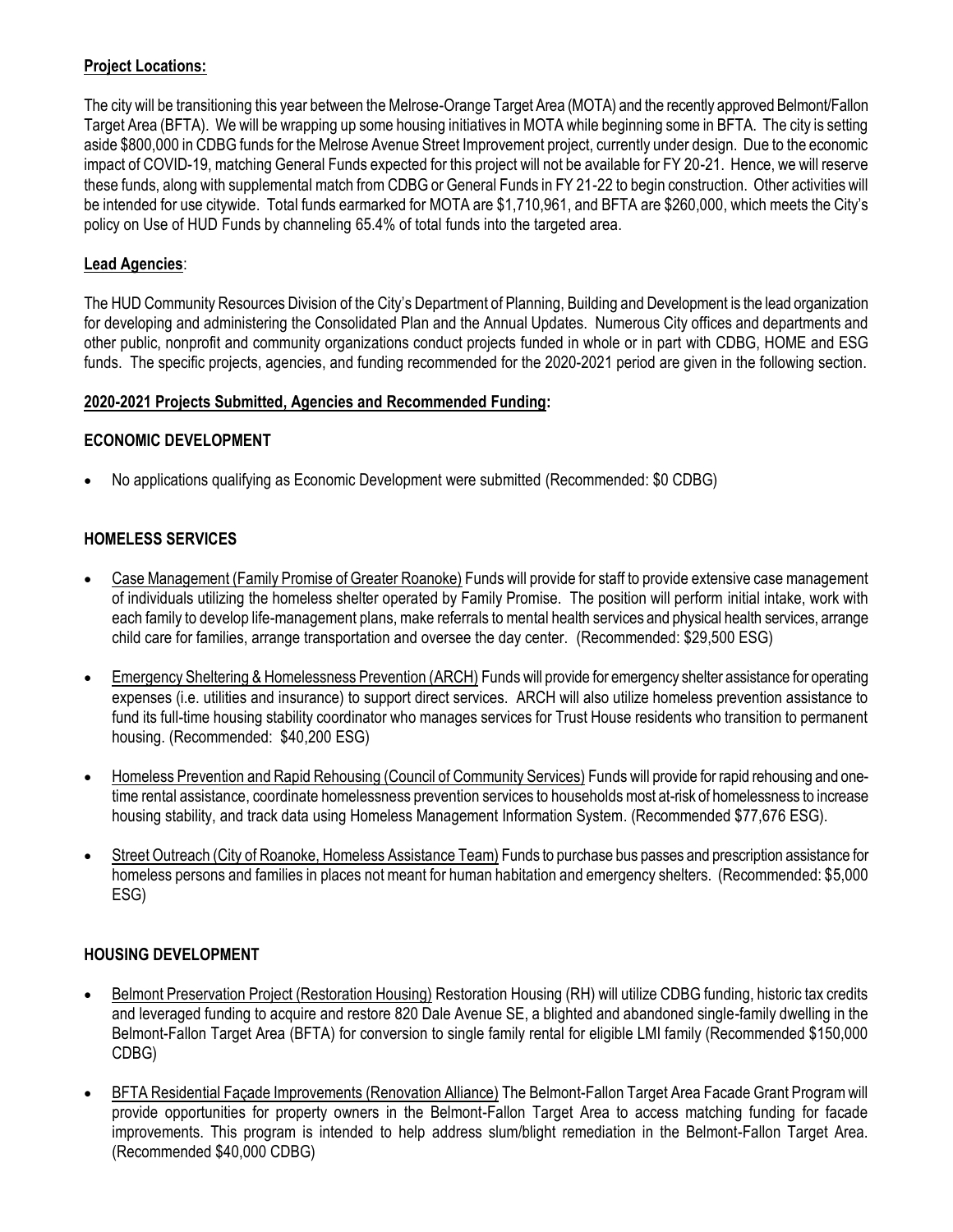- Down Payment Assistance (City of Roanoke) Funds to provide 5-year forgivable, 0% interest loans of up to \$8,000 for down payment and closing costs to assist low/mod-income families to buy homes in the City. The program will be administered by the HUD Community Resources office staff and restricted to homes acquired in the Belmont/Fallon Target Area. (Recommended: \$20,000 HOME)
- Emergency Home Repair Program (Total Action For Progress) TAP's FY 20–21 Limited/Emergency Home Repair program, run by the agency's Energy Conservation and Housing Rehab (ECHR) component, will provide repairs to owner-occupied homes that are considered an immediate threat to the health and/or safety of the occupants. With CDBG funding, TAP will provide repairs to 12 eligible homes throughout the City of Roanoke, not to exceed \$15,000 per home. Repairs to homes will address physical defects contributing to an unsafe condition for occupants, as deemed necessary by the qualified rehabilitation specialist. (Recommended: \$105,000 CDBG.)
- Empowering Individuals with Disabilities (Blue Ridge Independent Living Center) BRILC's program will assist low income City of Roanoke homeowners with disabilities to remain independent within their own homes and the community by completing home modifications such as handrails, ramps, modifications of sidewalks, steps and doorways, bathroom modifications, and the installation of grab bars, etc. (Recommended: \$50,000 CDBG.)
- Target Area New Homeownership New Construction/Rehabilitation (Habitat for Humanity) HFHRV is proposing the development and sale of sustainable and affordable single-family housing through the rehabilitation of two existing properties and the construction of four new homes to benefit eligible low-moderate income homebuyers in and around the City's Melrose Orange Target Area. All housing shall be developed in a manner consistent with the applicable neighborhood plans, local/federal historic requirements and any design overlay which may apply to each development site under consideration. Additionally, HFHRV will identify and purchase two properties in the Belmont/Fallon area for rehabilitation in 2021/2022. (Recommended: \$105,000 CDBG and \$658,961 HOME)
- Target Area Owner-Occupied Limited Rehab (Renovation Alliance) The funding requested for this application will be used to complete a minimum of 14 owner-occupied rehabilitations with less than \$15,000 per unit maximum for households in the Belmont-Fallon and Melrose-Orange Target Areas whose household incomes are at or below 80% Area Median Income. Basic rehabilitation services utilizing volunteer labor to address "safe, warm and dry" homeowner needs for low-income persons. (Recommended \$82,000 CDBG.)
- Target Area Owner-Occupied Major Rehab (Total Action for Progress) Major rehabilitation to 1-2 owner-occupied housing units in Melrose-Orange Target Area. Major rehabilitation is targeted for rehabilitation in excess of \$15,000 to address health, safety and welfare needs of residents. (Recommended: \$65,000 CDBG.)
- Summer Youth Rehabilitation (Renovation Alliance) This program entails limited rehabilitation and repairs to about 15 homes citywide primarily utilizing over 400 youth volunteers from faith-based programs for low income, elderly, and disabled homeowners. Renovation Alliance reviews and selects homes to be included in the program, determine eligibility, work scopes, any environmental testing and historic reviews, and required permits. (Recommended: \$60,000 CDBG).

#### **PUBLIC SERVICES**

- Growing Esteem and Team (Apple Ridge Farm, Inc.) Apple Ridge seeks funding scholarships for 50 low-income youth (25% from MOTA) to attend Apple Ridge Farms Academic Summer Camp, The project will be the embellishment of the self-esteem, team building, and social emotional learning programs at Apple Ridge's summer camp. They propose to increase the amount of time that the children will be exposed to team building (low and high ropes) programs and mindfulness programs.. (Recommended: \$50,000 CDBG.)
- Court Appointed Special Advocates (Children's Trust) This program is intended to offer support to children in foster care as well as children who are at-risk of foster care placement. CASA offers an objective advocate for abused and neglected children. Volunteers are utilized to work with children whose cases have been assigned to a judge due to unhealthy or unsafe home environments. (Recommended \$22,875 CDBG)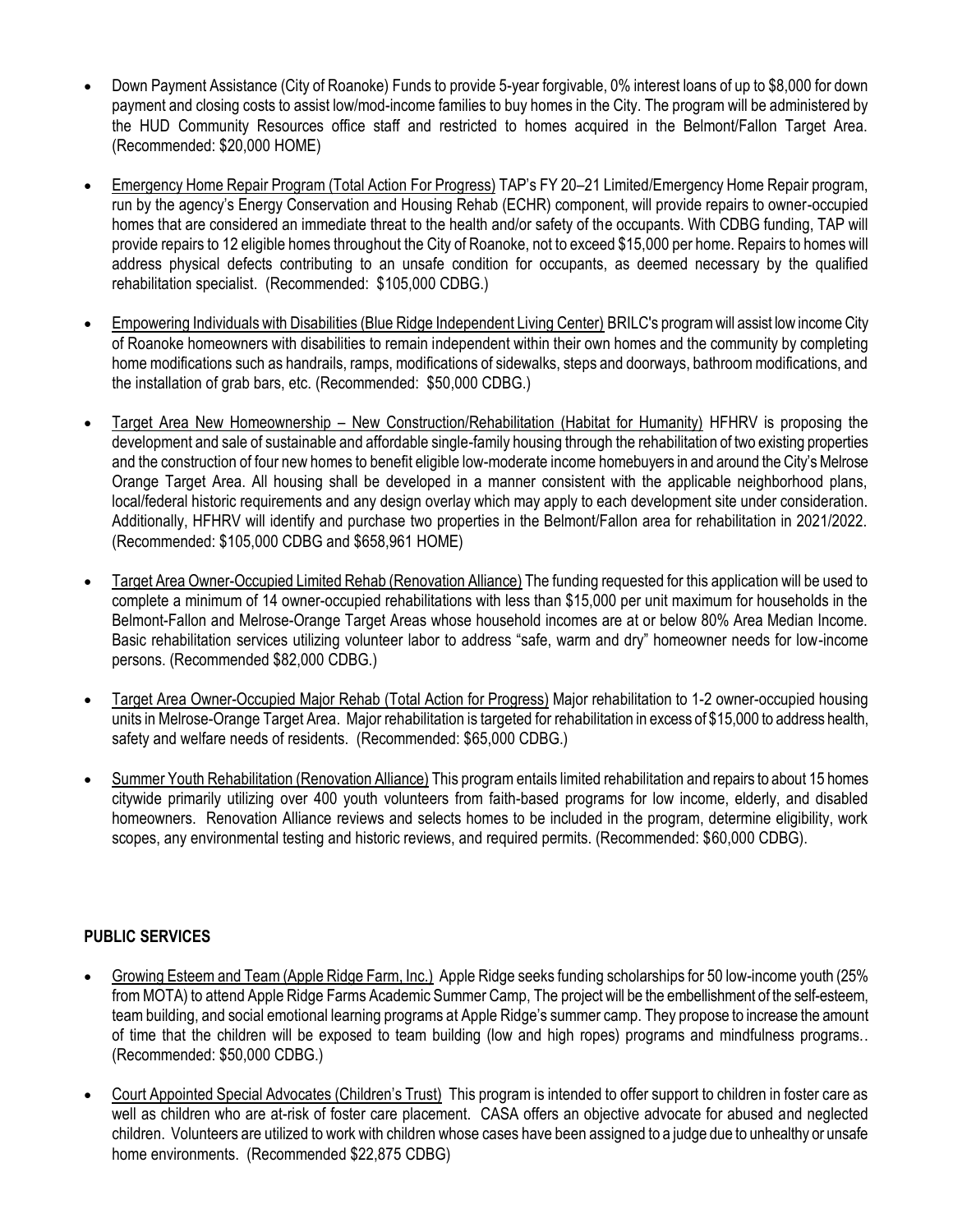- Family Advocates Program (Children's Trust) Funding to provide support services to the non-offending caregivers in cases of alleged child abuse, resulting in the greater protection and support for the alleged child victim. (Recommended \$34,750 CDBG.)
- Housing Stabilization for Families in Need (Council of Community Services). CSC proposes to continue operations of the homeless intervention services for another year. Funds are provided to landlords of low-income families in order to stop eviction and avoid homelessness. The City will instead fund the program utilizing \$200,000 in CDBG-CV funding allocated in the 2019 Plan Year that can be used through June 30, 2021. (Recommended \$0 CDBG)

# **NEIGHBORHOOD DEVELOPMENT**

- Code Enforcement (City of Roanoke Dept. of Planning, Bldg and Dev.) Funds a portion of staff and other operating costs for City enforcement of the building maintenance and other codes in low-to-moderate income neighborhoods. (Recommended: \$160,553 CDBG.)
- Infrastructure (City of Roanoke Public Works/Transportation) Installation of handicapped accessible ramps and repair/replacement of dilapidated sidewalks in the Belmont/Fallon Target Area. Funds to be matched by City General Funds (Recommended \$50,000 CDBG)
- Infrastructure (City of Roanoke Dept of Engineering) Funds for streetscape improvements on a three block section of Melrose Avenue within the Melrose-Orange Target Area. Funds will be held until FY 21-22 in order to budget matching fuds from other resources (Recommended \$800,000 CDBG)
- Neighborhood Development Grant Program (City Manager's Office/Neighborhood Services) Provides for grants to neighborhood organizations in predominantly low-mod-income neighborhoods for eligible projects such as housing, crime prevention and public facilities and infrastructure projects. Activities related to training and capacity development of eligible neighborhood associations will be paid from HUD planning and administrative accounts. (Recommended: \$31,225 CDBG). Applications were received from the following organizations:
	- Fairland Civic League - Healthy NW Community Wellness Fair (Recommended \$2,025 CDBG)
	- NNEO Vacant Lot Beautification (Recommended \$1,100 CDBG)
	- Mountain View Neighborhood Association Bus Shelter/Public Art Project (Recommended \$12,300 CDBG)
	- Mountain View Neighborhood Association Historic Mountain View Sign Replacement (Recommended \$2,000 CDBG)
	- Wasena Neighborhood Forum Main Street Village Accessibility Enhancement (Recommended \$13,800 CDBG)

#### **ADMINISTRATION/PLANNING**

• HUD Administrative Funds (Dept. of Planning, Bldg and Dev.) Staffing and other operating costs associated with the general administration of the City's CDBG, HOME and ESG programs. Limits for each program are 20% for CDBG, 10% for HOME and 7.5% for ESG. (Recommended: \$309,102 CDBG; \$67,092 HOME; \$0 ESG.)